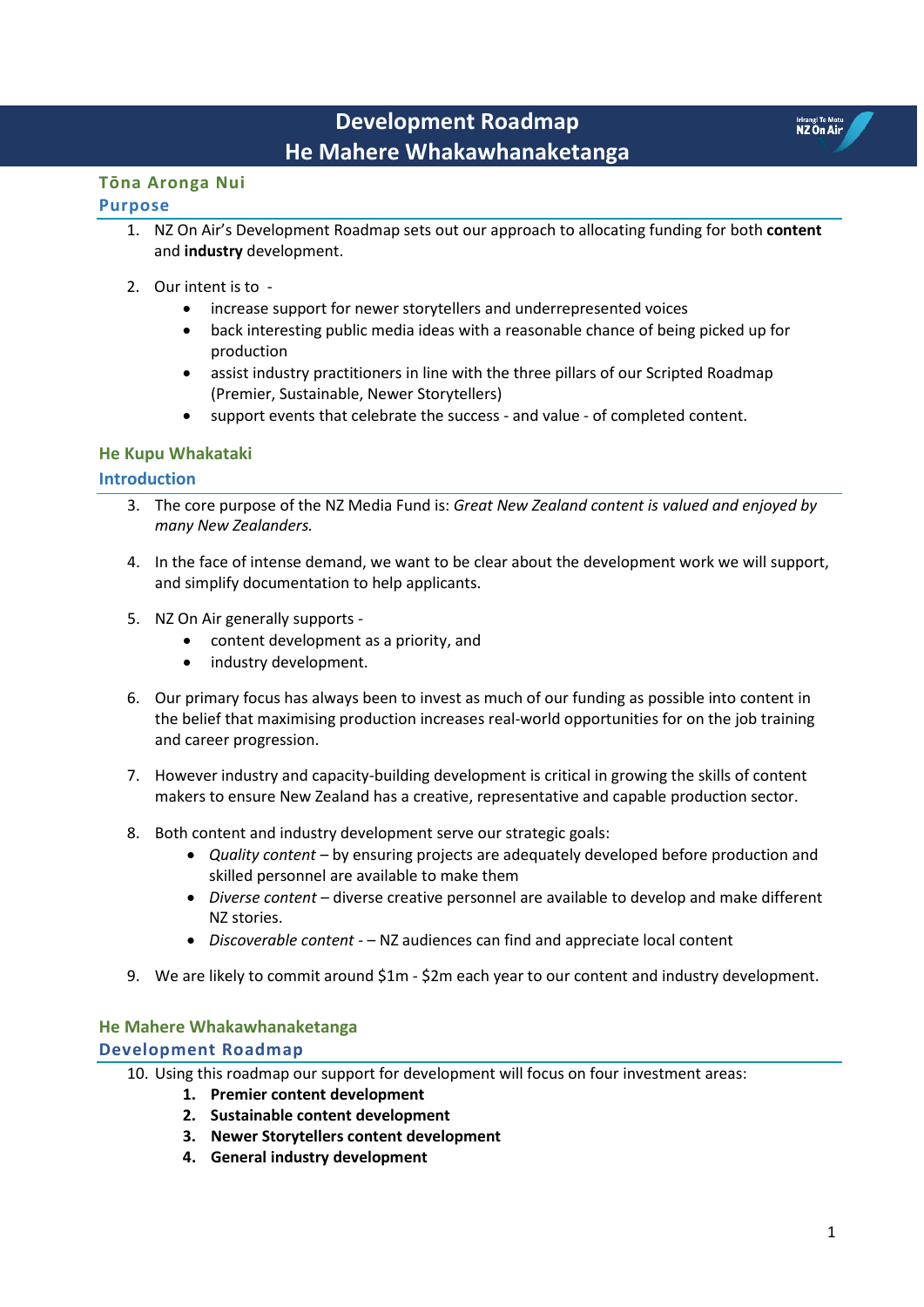11. Our first question is always: *how does the project reflect and develop New Zealand identity and culture?* This cultural remit is what our statute requires.

### 12. **He Whakawhanake Rārangi Take Auraki**

**Hei whakatairanga te taha ahurea me te taha pakihi o te hōtaka i mua tonu i tōna aromatawai.**

## **Premier content development**

**To improve the cultural and business case of a project before production consideration.**

- Funding helps content makers structure a concept; for example to develop treatments and scripts. It is primarily allocated to drama and animation, because these are high cost, high risk genres where more certainty is required before production funding can be considered. Development funding is occasionally allocated to complex factual series that require significant research to test whether there is adequate material available to tell the story.
- Our preferred route is with the support of a commissioning platform secured by the producer. We generally require the platform to match our contribution and contribute to development costs on a 50/50 basis.

### 13. **He Whakawhanake Rārangi Take Kanorau**

**Hei whakatairanga ngā huarahi hei whai mā te tini o te hunga whakapāoho.**

## **Newer Storytellers and Sustainable content development**

**To improve opportunities for a wider range of production personnel.**

- NZ On Air will provide a pathway for a limited number of eligible projects to access firststage development funding without the support of a platform.
- We will prioritise Scripted content of a type that is uncommon on our screens and/or will reflect the diverse lives and cultural experiences of priority audiences:
	- o Māori
	- o Children and Youth
	- o Pacific, Chinese and Indian
	- o People with disabilities
	- o Other communities of reasonable size
- Projects led or co-led by production personnel reflecting New Zealand's cultural and ethnic diversity are encouraged.
- Applications will need to be supported by established producers with existing scripted production credits. Emerging producing talent may be considered; the attachment of experienced mentors or an executive producer will significantly strengthen these applications.
- After a single round of development has been completed the project will not be eligible for further development funding without the support and co-investment of an appropriate platform. We will help with introductions if necessary.

### 14. **Te Whakawhanaketanga o Te Ao Pāoho Whānui**

**Hei tautoko ngā hunga ahumahi e ārahi ana i ngā kōkiri hou mō te whāinga matua o Irirangi Te Motu, arā: Kia ngākaunui mai, kia whaikoa hoki te tini me te mano o tātou o Aotearoa i te hira o ngā rārangi take e kitea ana.**

**General industry development**